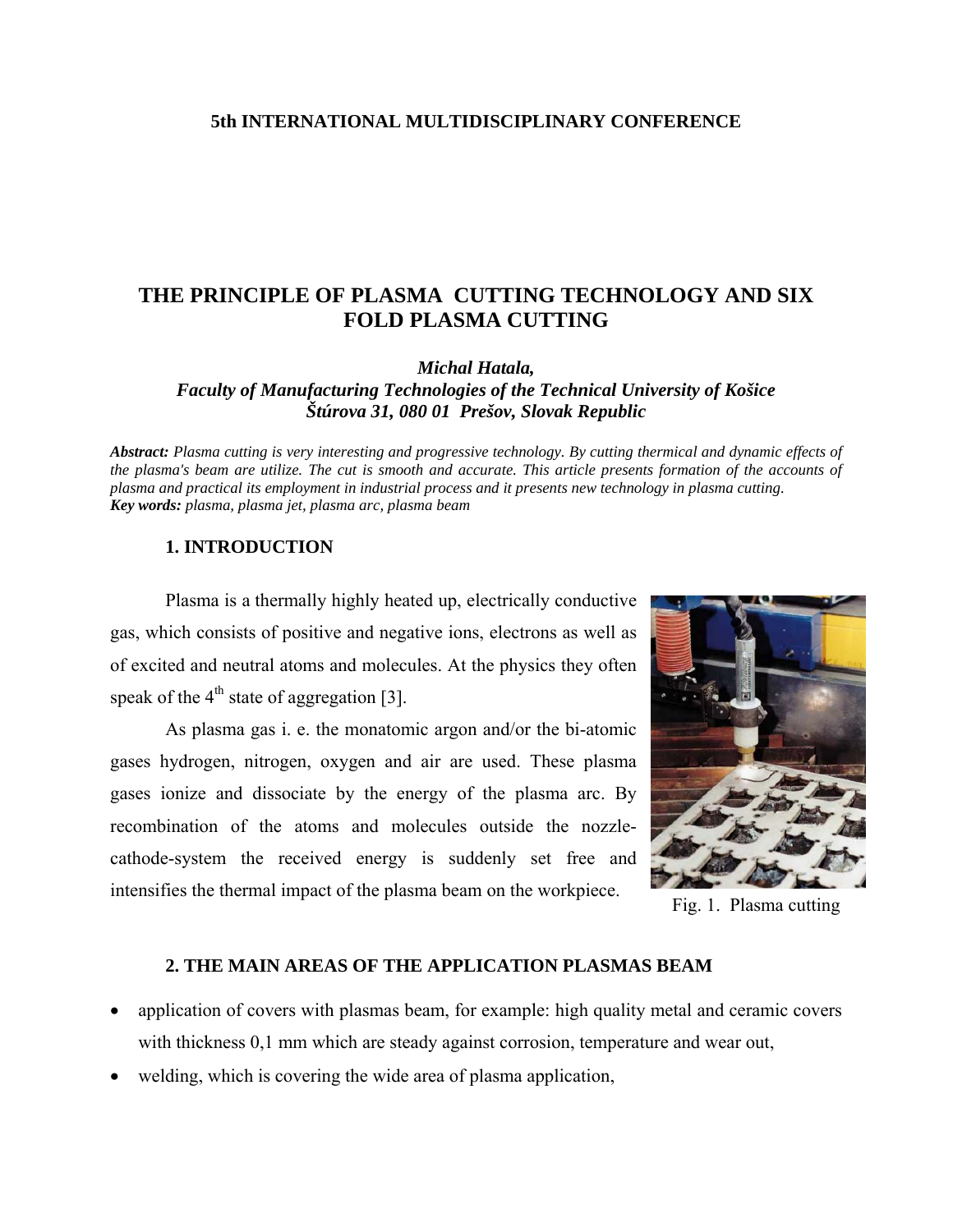- cutting and dividing the materials, for example: cutting the thin tins, cutting the aluminum plates, cutting the highest quality steels with thickness to 25 mm,
- turning with plasmas beam as of the local heating source of material, before cut of chip [2].

# **3. THE PRINCIPLE OF THE PLASMA CUTTING**

The plasma is additionally tied up by a water-cooled nozzle. With this energy densities up to  $2x10^6$  W/cm<sup>2</sup> inside of the plasma beam can be achieved. Because of the high temperature the plasma expands and flows with supersonic velocity speed to the workpiece (anode). Inside the plasma arc temperatures of 30 000°C can arise, that realize in connection with the high kinetic energy of the plasma beam and depending on the material thickness very high cutting speeds on all electrically conductive materials.

The term for advisable state of plasma arc is called stability of arc too. The stability of arc is keeping the plasma jet in desired form. It is possible to be provided by [4]: Fig.2. The principle of the

- 
- streaming jet,
- water

We must monitor these parameters:

- temperature and electrical conducting,
- density of plasma jet,
- diameter of plasma beam,
- degree of the plasma beam focusing in out put from nozzle.

 For the cutting process first of all a pilot arc ignition by high voltage between nozzle and cathode takes place. This low- energy pilot arc prepares by ionization in parts the way between plasma torch and workpiece. When the pilot arc touches the workpiece (flying cutting, flying piercing), the main arc will start by an automatic increase in power [8].



shape of plasma torch,  $\Box$  and  $\Box$  shape of plasma torch,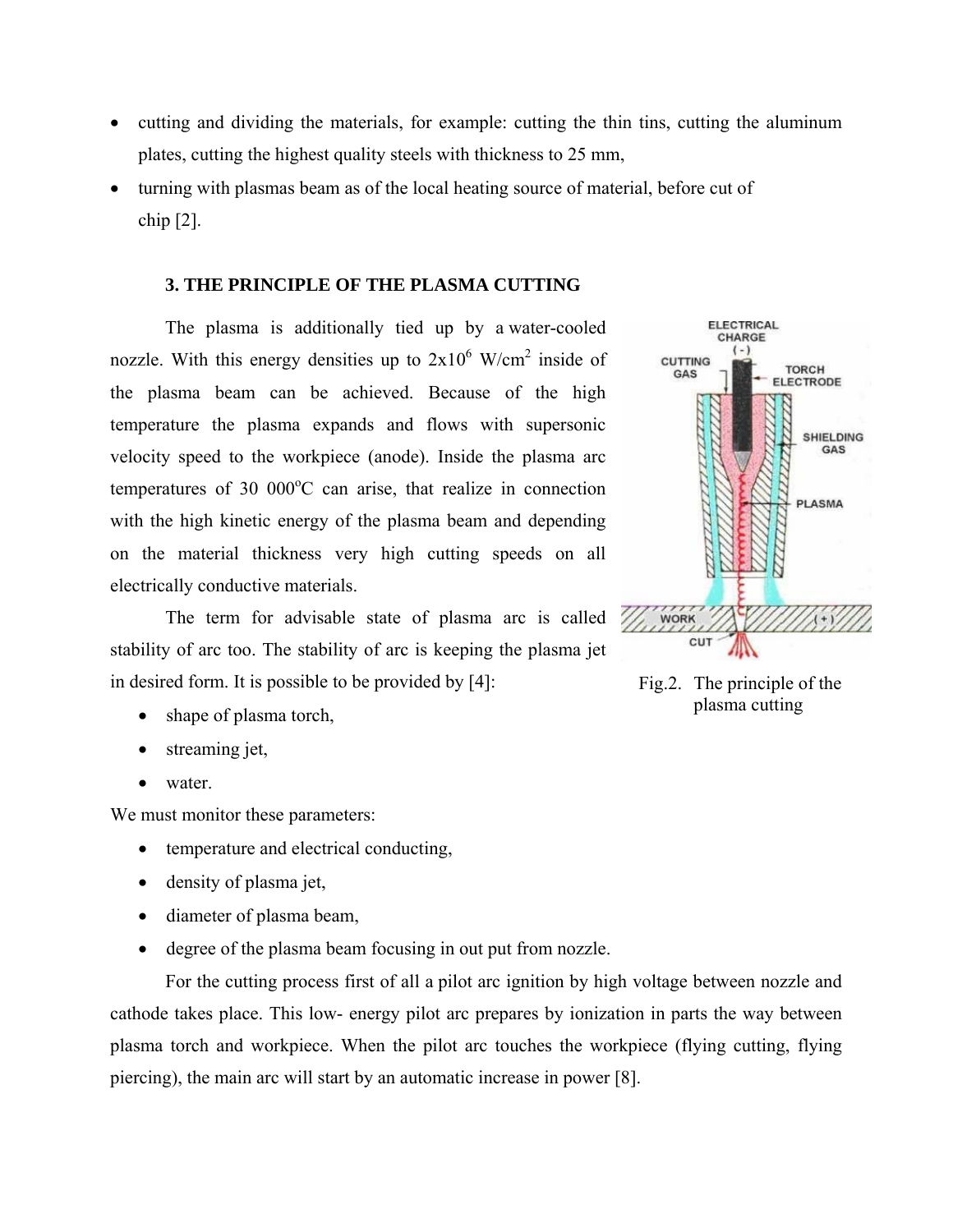## **4 . SIX – FOLD PLASMA CUTTING UNIT**

 In a cutting shop besides various other cutting operations strip cutting for trailer fabrication was requested. The 12m long plates of structural steel St-52 with a thickness range of 6.0 to 30.0mm, favourably 8.0 to 15.0mm, have to be separated in 5 stripes each. A high productive and cost saving cutting technology was required. The specification of the material was favouring the plasma cutting. The solution was found in a six- fold plasma cutting installation, consisting of six Plasma Cutting Units PA-S47CNC (forerunner of the FineFocus 450) with swirl-gas torches, installed on a profile cutting machine with a downdraft cutting table. With this configuration up to six parallel cuts can be completed in one movement. Hose parcels of a total

length of 30m permit a flexible movement of the plasma torches. Special adapted ignition units ensuring a safe arc ignition. For the cutting process following gases were selected: Nitrogen for the ignition, Oxygen for the cutting process and Air for the swirl gas.

Continuous cutting up to four hours can be performed before the consumables have to be changed.



Fig. 3. Six fold plasma cutting

| Application Oxy-fuel - Laser - Water jet - Plasma<br>Evaluation of quality, productivity and effectivity $(1 = best technology, 4 = most unfavorable technology)$ |                  |                |                |           |               |  |  |
|-------------------------------------------------------------------------------------------------------------------------------------------------------------------|------------------|----------------|----------------|-----------|---------------|--|--|
| Requirements                                                                                                                                                      | <b>Tolerance</b> | Oxy-fuel       | <b>Laser</b>   | Water jet | <b>Plasma</b> |  |  |
| $Mild$ steel $\leq 5$ mm                                                                                                                                          | $up \pm 0.5$ mm  |                |                |           |               |  |  |
| $\vert$ Mild steel $\leq$ 5 mm                                                                                                                                    | $up \pm 0,1$ mm  | N <sub>0</sub> |                |           |               |  |  |
| $\text{Mild steel}$ 5 - 20 mm                                                                                                                                     | $up \pm 0.5$ mm  |                |                |           |               |  |  |
| Mild steel 5 - 15 mm                                                                                                                                              | $up \pm 0.2$ mm  |                |                |           |               |  |  |
| Mild steel 15 - 25 mm                                                                                                                                             | $up \pm 0.5$ mm  |                |                |           |               |  |  |
| Mild steel 25 - 45 mm                                                                                                                                             |                  |                | N <sub>0</sub> |           | $1(0_2)$      |  |  |
| $\vert$ Mild steel > 45 mm                                                                                                                                        |                  |                | N <sub>0</sub> |           |               |  |  |

# **5. ADVANTAGES AND DISADVANTAGES OF PLASMA CUTTING**